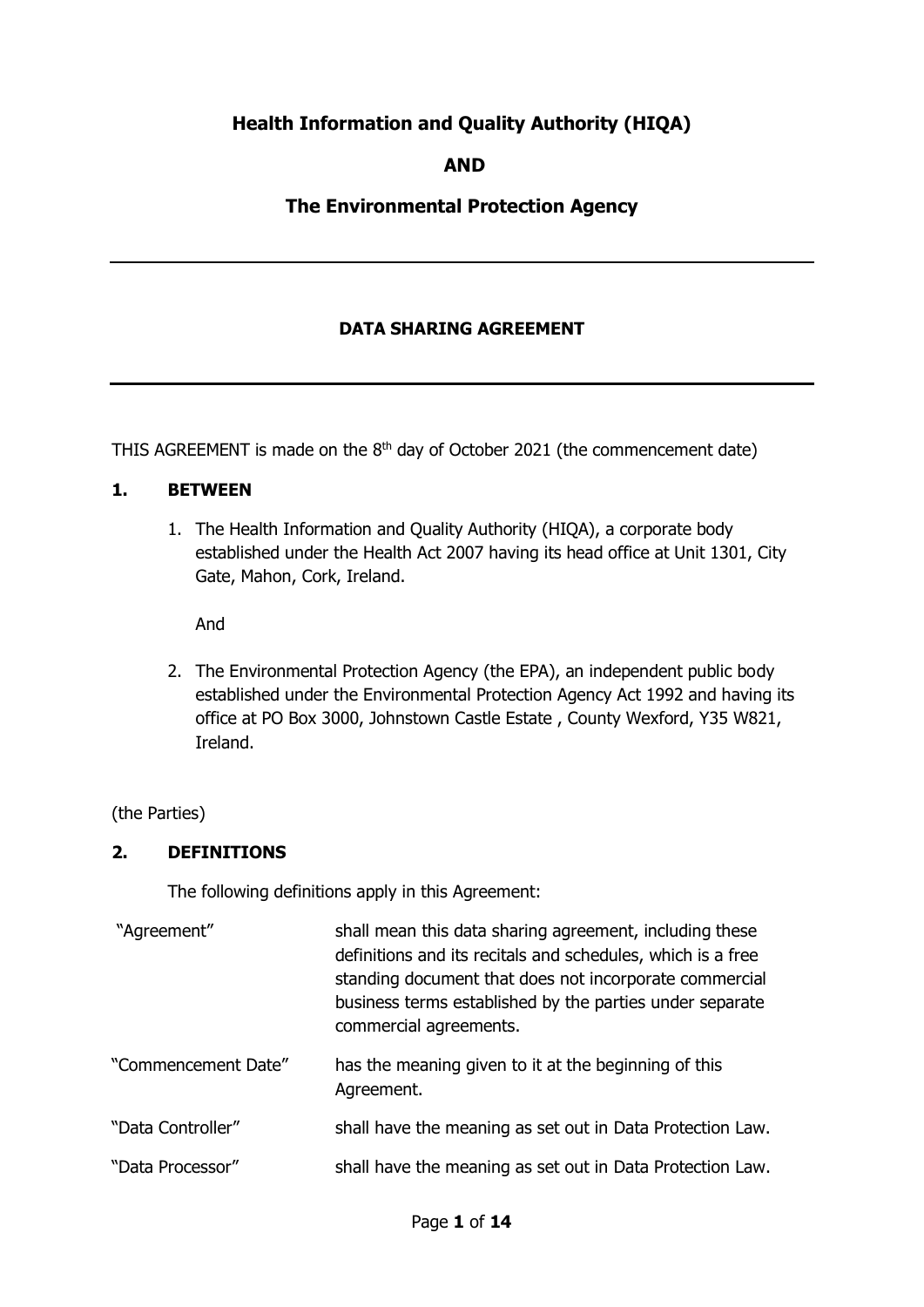| Data                     | shall mean Personal Data and or/Special Categories of<br>Personal Data as set out in Data Protection Law                                                                                                                                                                                                                                            |
|--------------------------|-----------------------------------------------------------------------------------------------------------------------------------------------------------------------------------------------------------------------------------------------------------------------------------------------------------------------------------------------------|
| "DPA" or                 |                                                                                                                                                                                                                                                                                                                                                     |
| "Data Protection Act"    | means the Data Protection Act 2018 (as amended).                                                                                                                                                                                                                                                                                                    |
| "Data Protection Law"    | all applicable laws and regulations relating to the processing of<br>Data, including, in particular, the GDPR, the DPA and any<br>statutory instruments, rules, orders or regulations made<br>thereunder as from time to time amended, extended, re-<br>enacted, replaced or consolidated (whether before, or after the<br>date of this Agreement). |
| "Data Security Breach"   | shall mean a breach of security leading to the accidental or<br>unlawful destruction, loss, alteration, unauthorised disclosure<br>of or access to shared personal data.                                                                                                                                                                            |
| "Data Subject"           | shall have the meaning attributed to it in Data Protection Law.                                                                                                                                                                                                                                                                                     |
| "Directive"              | means European Union Basic Safety Standards (BSS) Council<br>Directive (Council Directive 2013/59/EURATOM)                                                                                                                                                                                                                                          |
| "GDPR"                   | means General Data Protection Regulation (GDPR) (Regulation<br>(EU) 2016/679).                                                                                                                                                                                                                                                                      |
| "Ionising Radiation      |                                                                                                                                                                                                                                                                                                                                                     |
| Regulations"             | means the Radiological Protection Act 1991 (Ionising<br>Radiation) Regulations 2019 (SI No 30 2019)                                                                                                                                                                                                                                                 |
| "Law Enforcement         | means Directive (EU) 2016/680 of the European                                                                                                                                                                                                                                                                                                       |
| Directive"               | Parliament and of the Council                                                                                                                                                                                                                                                                                                                       |
| "Personal Data"          | shall have the meaning as set out in the Data Protection Law.                                                                                                                                                                                                                                                                                       |
| "Privacy and Data        |                                                                                                                                                                                                                                                                                                                                                     |
| Protection Requirements" | means the GDPR, DPA, the ePrivacy Regulations 2011<br>(SI336/2011), the ePrivacy Directive 2002/58/EC and all<br>applicable laws and regulations relating to the processing of<br>personal data and privacy, including where applicable the<br>guidance and codes of practice issued by the Data Protection<br>Commissioner.                        |
| "Regulations"            | <b>Ionising Radiation Regulations and Medical Exposure</b><br>Regulations collectively                                                                                                                                                                                                                                                              |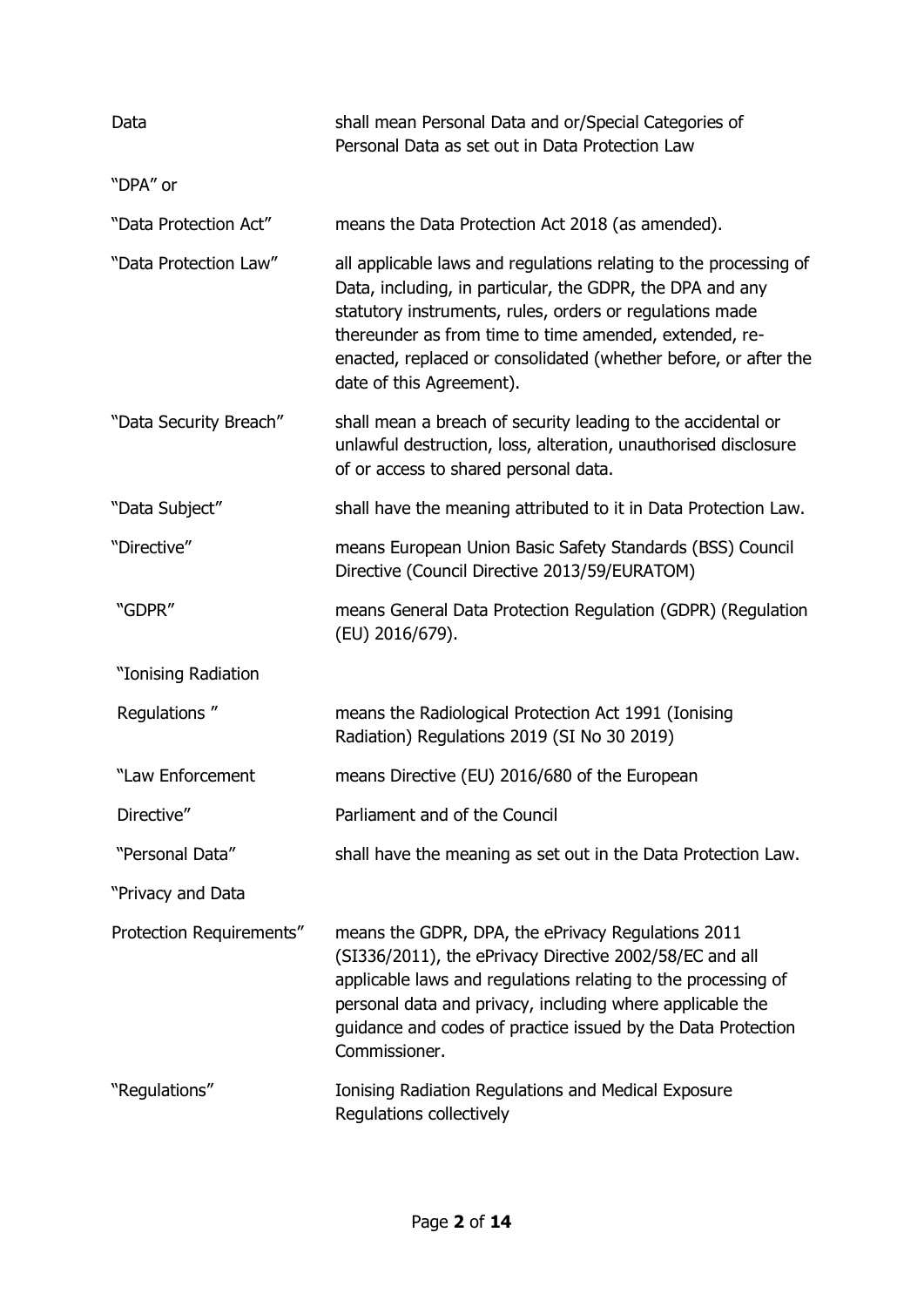| means the EU (Basic Safety Standards for Protection Against<br>Dangers from Medical Exposure to Ionising Radiation)<br>Regulations 2018 and the EU (Basic Safety Standards for<br>Protection Against Dangers from Medical Exposures to Ionising<br>Radiation) (Amendment) (No.2) Regulations 2019 |
|---------------------------------------------------------------------------------------------------------------------------------------------------------------------------------------------------------------------------------------------------------------------------------------------------|
|                                                                                                                                                                                                                                                                                                   |
| means those measures aimed at protecting personal data<br>against accidental or unlawful destruction, loss, alteration,<br>unauthorised disclosure or access and against all other<br>unlawful forms of process.                                                                                  |
|                                                                                                                                                                                                                                                                                                   |

## **3. PURPOSE**

This Agreement sets out the framework for the sharing of Data between the Parties as Data Controllers. It defines the principles and procedures that the Parties as Data Controllers shall adhere to and the responsibilities the Parties owe each other.

### **4. SCOPE**

- 4.1 In consideration of sharing Data with each other the Parties agree that they will comply fully with their obligations as Data Controllers under Data Protection Law and any guidance issued by the Data Protection Commissioner.
- 4.2 The Parties agree to co-operate in respect of the sharing of Data in compliance with their respective functions under the Regulations.
- 4.3 The Parties consider this Agreement is necessary to facilitate the sharing of Data and other information pursuant to the Memorandum of Understanding (MOU) entered into by the Parties on 3<sup>rd</sup> February 2020. The MOU is designed to provide a mechanism to assist cooperation between the Parties to ensure maximum effectiveness and efficiency when carrying out their respective functions in the best interests of the public. This Agreement is necessary in furtherance of the powers and functions conferred on the Parties for the purpose of national compliance with the Directive and pursuant to their respective functions under the Regulations. Section 8(1)(n) of the Health Act 2007 (as amended) provides HIQA with the function 'to exercise such powers and perform such functions of the State and the competent authority under Council Directive 2013/59/Euratom of 5 December 2013 as are conferred on the Authority by SI No. 256 of 2018'. The purpose of this Agreement is for the Parties to share Data and other information relevant to the exercise of their respective functions as competent authorities under the Regulations.
- 4.4 The Parties agree that this Agreement will serve to benefit the public interest by way of regulation to ensure the provision of basic safety standards for the protection of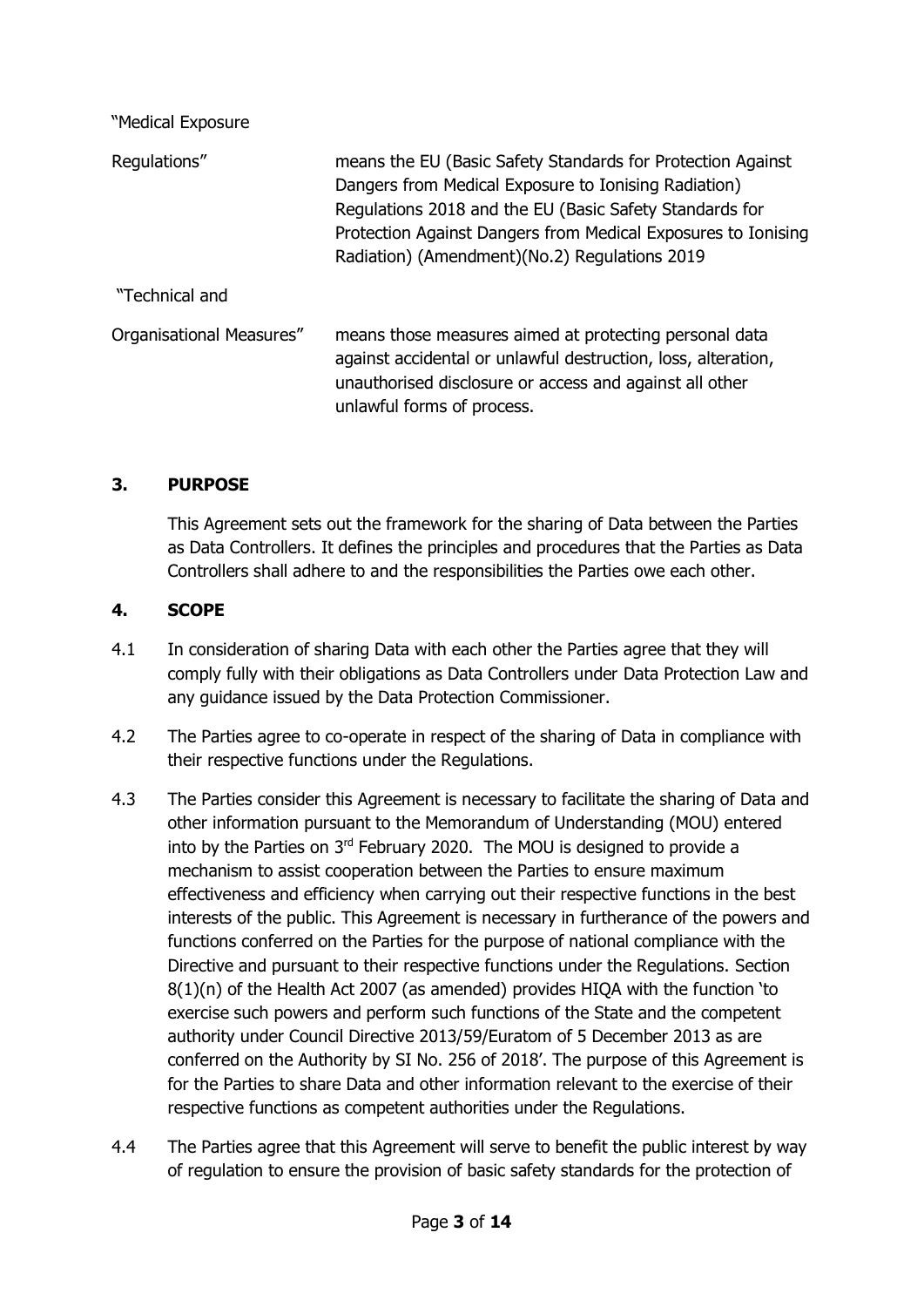service users, staff and members of the public against dangers arising from exposure to ionising radiation.

- 4.5 The Parties agree to only share Data for the purpose set out in Section 4.3.
- 4.6 The Parties shall ensure compliance with applicable Data Protection Laws at all times during the term of this Agreement.
- 4.7 The Parties shall ensure that this Agreement remains fit for purpose, accurate and up to date and it will be reviewed as is required by the Parties. Such a review may be required following amendments to national Data Protection Law and future guidance issued by the Data Protection Commission or any amendments to other relevant legislation or regulations. Any amendments to this Agreement shall be signed by the Parties.
- 4.8 The Parties agree to comply with their responsibilities outlined in Schedule 1 of this Agreement with regard to the sharing of Data. The Parties agree that Schedule 1 of this Agreement shall form part of this Agreement and shall have the effect as if it was set out in full in the body of this Agreement.
- 4.9 The Parties agree that all the required Data transfers between the Parties will comply with the Parties' policies and procedures for Data transfer. Both Parties will install technical and organisational measures and shall be responsible for the secure and appropriate storage of all Data records in their own computing and manual filing infrastructures. In this regard, both parties to this Agreement agree to comply with relevant requirements in relation to the processing, keeping, use and disclosure of Data under Data Protection Law and in particular to keep such information confidential and to take appropriate security measures against unauthorised access to, or unauthorised alteration, disclosure or destruction of Data.
- 4.10 The Parties shall each appoint a single point of contact (SPoC) who will work together to reach an agreement with regards to any issues arising from the Data sharing and to actively improve the effectiveness of this Agreement. The points of contact for each of the Parties are:

# **HIQA SPoC**

The person holding the position of Regional Manager (Ionising Radiation)

Currently: John Tuffy Georges Court Georges Lane Smithfield Dublin 7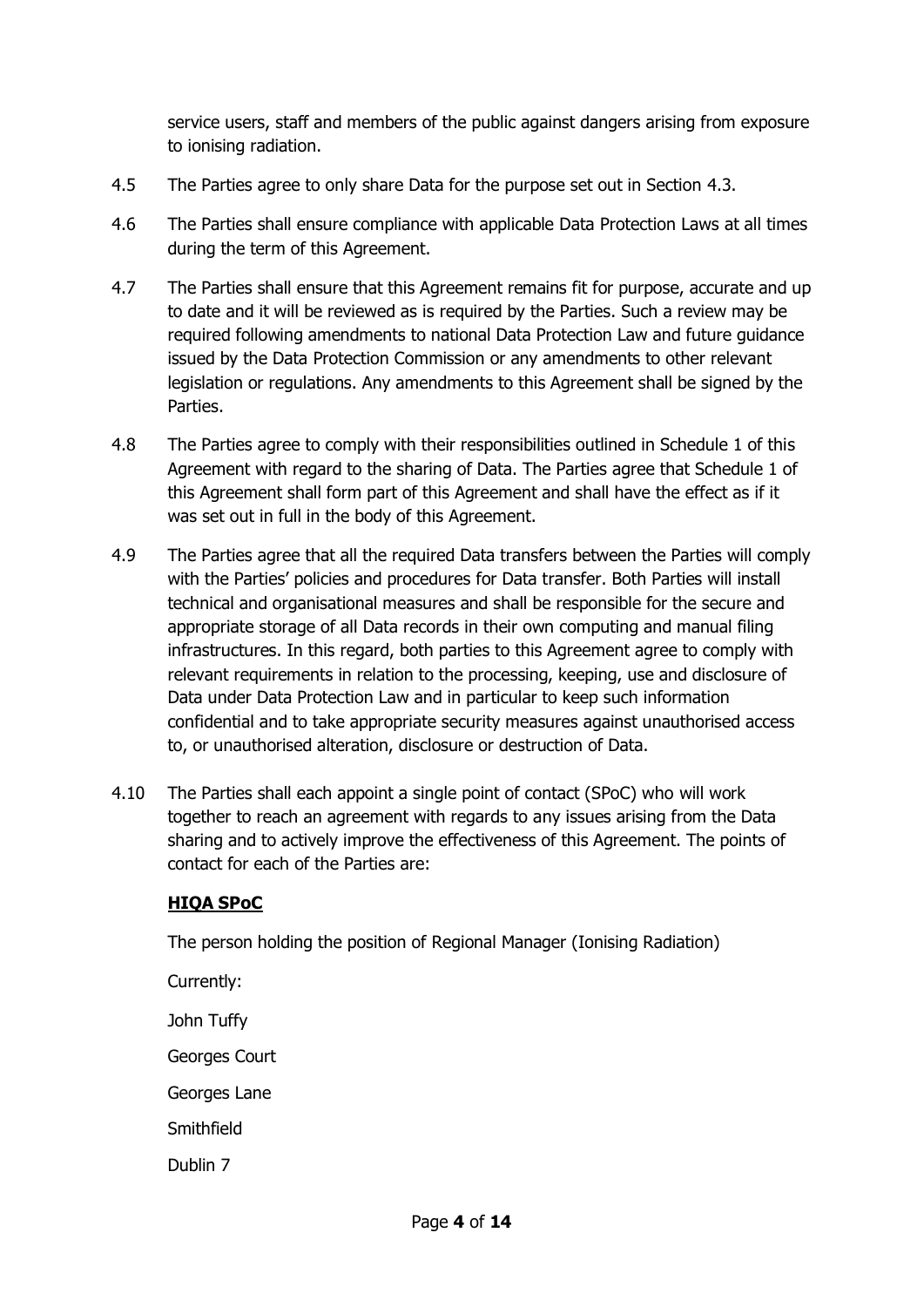01-8147400

jtuffy@hiqa.ie

# **EPA SPoC**

Collette O Connor

Manager Ionising Radiation Regulation

Environmental Protection Agency

McCumiskey House

Richview

Dublin 14

# **5**. **FAIR, LAWFUL AND TRANSPARENT PROCESSING**

- 5.1 The Parties shall ensure that they process the Data fairly and lawfully in accordance with and during the term of this Agreement.
- 5.2 The Parties will only request Data that is adequate and not excessive to the purpose of this Agreement as set out in Section 4.3.
- 5.3 Data will be retained by the Parties for no longer than is necessary for the purpose of this Agreement as set out in Section 4.3.
- 5.4 The Parties agree that any third party Data processing shall be governed by contract setting out the subject matter and duration of processing, the nature and purpose of the processing, the type of Data and categories of Data Subjects and the obligations and rights of the Data Controller. The Parties will ensure that any Data processing contract entered into shall meet the requirements of Article 28 of the GDPR.
- 5.5 The Parties agree to implement appropriate technical and organisational measures to protect against unauthorised access, accidental loss, destruction, damage, alteration or disclosure of Data.

# **6. DATA QUALITY**

- 6.1 Each party shall be responsible for the quality and accuracy of the Data they share with the other party.
- 6.2 The Parties agree that any Data discovered to be inaccurate or inadequate for the specified purpose as defined in Section 4.3 will be brought to the notice of the party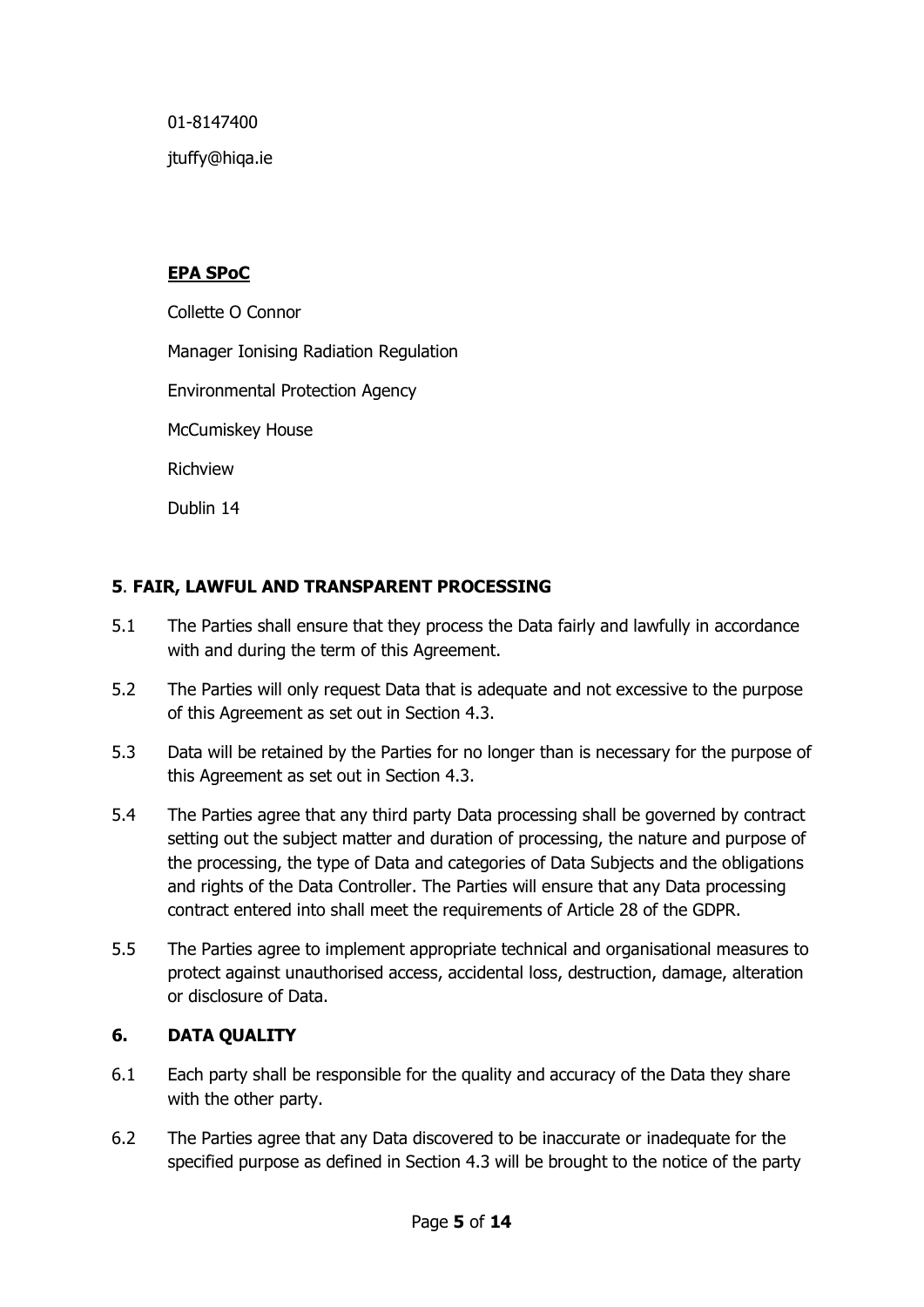that supplied the Data. The party that supplied the Data shall be responsible for correcting the Data and notifying the other party of the correction.

# **7. DESCRIPTION OF DATA TO BE TRANSFERRED**

- 7.1 The EPA agrees to supply HIQA with details of licensees and or registered persons authorised by the EPA in accordance with the Ionising Radiation Regulations to undertake medical exposure practices. This information shall include the following:
	- a) Name of the undertaking
	- b) Description of organisation and entity type of undertaking
	- c) Company registration details of undertaking (where applicable)
	- d) Undertaking reference number
	- e) Contact details for the undertaking, including phone, address and email details
	- f) Name and contact details of person in undertaking with overall responsibility for management of medical radiological equipment
	- g) Practices covered by the licence or registration
	- h) Type and specification of equipment held by undertaking for which a licence has issued
	- i) Location of medical radiological equipment held by an undertaking for which a licence or registration has issued
	- j) Location at which the operation of medical radiological equipment, held by an undertaking for which a licence or registration has issued, takes place.
	- k) Any other information held by the EPA relevant to HIQA in carrying out its functions pursuant to the Medical Exposure Regulations.
- **7.2** HIQA agrees to supply the EPA with details of undertakings within the meaning of the Medical Exposure Regulations. This information shall include:
	- a) Name of undertaking
	- b) Description of organisation/entity type of undertaking
	- c) Company registration details of undertaking where applicable
	- d) Organisational service value reference number
	- e) Contact details including phone and email details for undertaking
	- f) Details of locations where medical radiological practices are to be carried out under the control of the undertaking
	- g) Radiological service types provided at the locations where medical radiological practices are carried out under the control of the undertaking.
	- h) Name and contact details of person in undertaking with overall responsibility for management at each location.
	- i) Any other information held by the HIQA relevant to the EPA in carrying out its functions pursuant to the Ionising Radiation Regulations.
- **7.3** The Parties agree to share information or Data with each other relating to radiation incidents which may also be relevant to the other party in carrying out its functions pursuant to the Regulations. Any information or Data shared shall be in accordance with the parties obligations under Data Protection Law..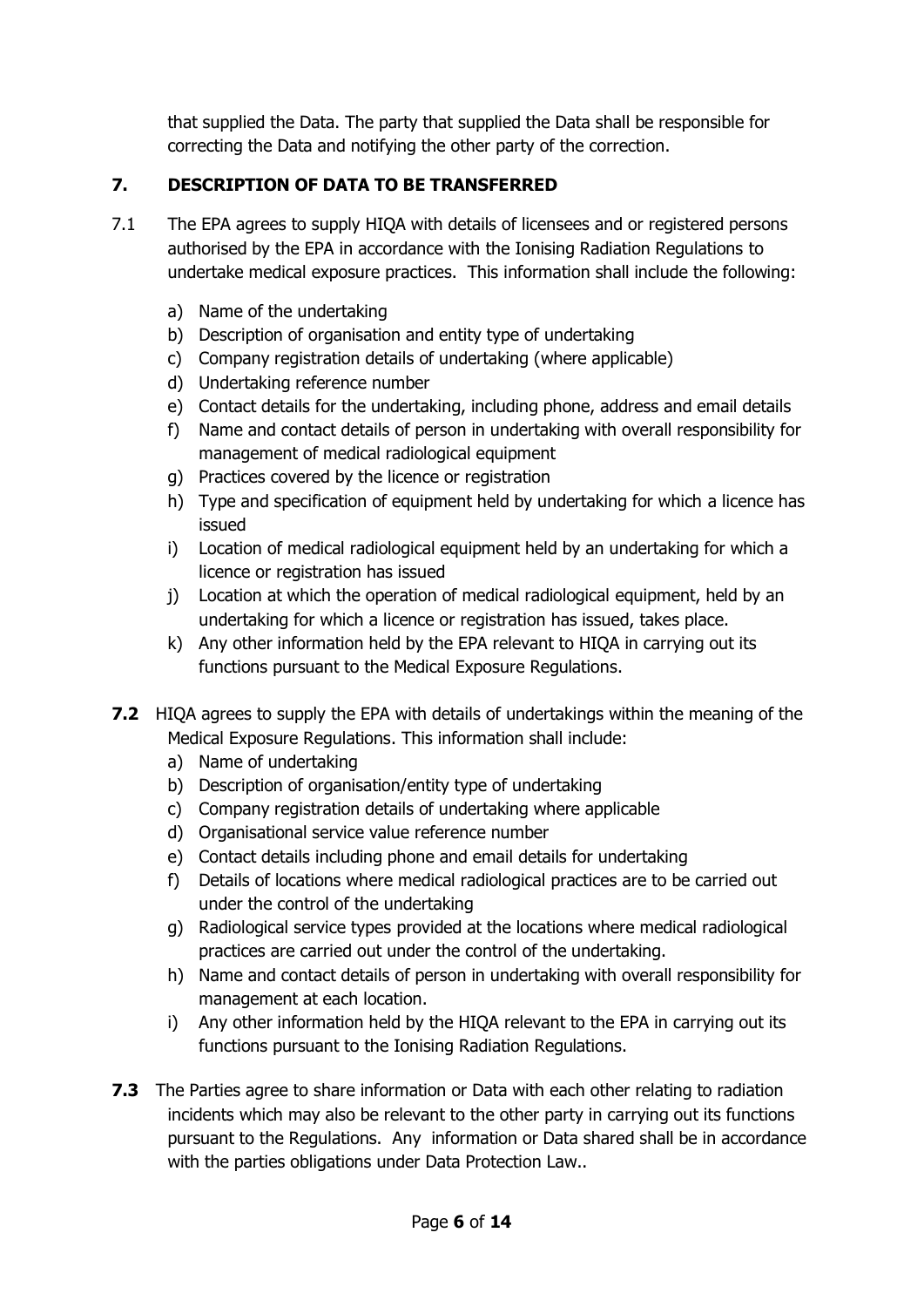- **7.4** The Parties agree to share information or Data, as necessary, to aid in the justification of a class or type of practice under their respective Regulations and regulatory remit.
- **7.5** The Parties agree to share Data with each other where it is necessary for the performance of their respective functions pursuant to the Regulations. This includes, but is not limited to the following circumstances:
	- the EPA withdraws or attaches a condition to a licence or registration under the Ionising Radiation Regulations;
	- the EPA issues an enforcement notice under the Ionising Radiation Regulations;
	- HIQA issues a compliance notice or prohibition order against an undertaking or person under the Medical Exposure Regulations;
	- HIQA and/or the EPA take enforcement proceedings against an undertaking or a person in relation to an offence under the Regulations.
- **7.6** The Parties agree on the cross-referral of concerns which one party believes falls within the remit of the other (or both). This includes but is not limited to circumstances where either party through its statutory investigation, monitoring and registration processes becomes aware of concerns relating to the provision of a service that may lead to a risk to the safety of service users or staff and members of the public (as appropriate) from exposure to ionising radiation. Any information or Data shared shall be in accordance with the parties obligations under Data Protection Law.
- **7.7** The Parties agree to share relevant information, records and Data to facilitate in the calculation of population dose for medical exposures and other statistics as required under the Regulations.
- **7.8** The Parties agree to share information relating to the scheduling of fieldwork activities, when requested by the other party and where practicable to do.

# **8. PROCEDURES FOR TRANSFER OF DATA**

8.1 The Parties agree the following procedures for the transfer to Data:

The disclosing party will create a data file containing the Data to be transferred. The Data contained within the file will be encrypted.

The data file will be transferred to the other party.

The Data transfer will be implemented by means of an encrypted file transfer protocol over a secure and robust connection.

Acknowledgment of receipt of the Data file will be provided by the party in receipt of the Data.

8.2 The Parties agree that all Data transfers between the Parties will comply with the Parties' policies and procedures for Data transfer, and will ensure secure transfer of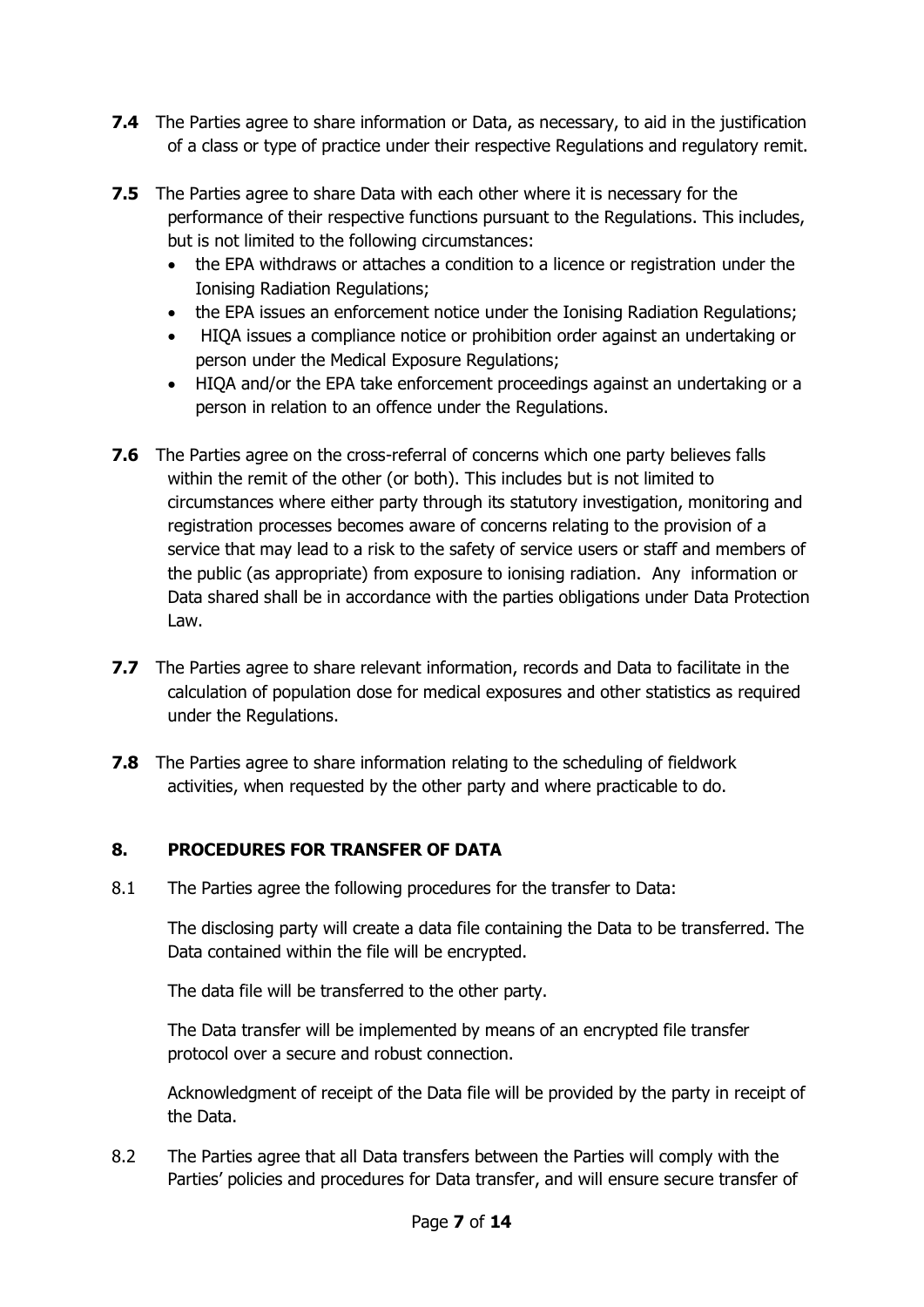Data between the Parties. Both Parties will install appropriate technical and organisational measures and shall be responsible for the secure and appropriate storage of all Data records in their own computing and manual filing infrastructures.

8.3 All Data and any other information transferred under this Agreement will be used solely for the purpose and to the extent specified in this Agreement.

# **9. DATA SUBJECT RIGHTS**

- 9.1 Data subjects have the following rights under data protection law:
	- right of access (Article 15 GDPR);
	- right to rectification (Article 16 GDPR);
	- right to erasure (Article 17 and 19 GDPR)
	- right to restriction of processing (Article 18 GDPR);
	- right to data portability (Article 20 GDPR) and the right to complain to the relevant data protection authority if they believe that the Data Controller has not handled their Data in accordance with data protection requirements.
- 9.2 The Parties agree to provide reasonable assistance as is necessary to each other to enable them to comply with data subject rights requests and respond to any other queries or complaints from data subjects.
- 9.3 Where Data is being processed for law enforcement purposes, the rights of Data Subjects under the Data Protection Act are as follows:
	- right to information (Section 90 DPA)
	- right of access (Section 91 DPA)
	- right or erasure and restriction of processing (Section 92 DPA)

# **10. RESTRICTION ON USE OF DATA**

10.1 All Data and any other information shared by the Parties must only be used for the reasons specified in this Agreement at the time of disclosure and as set out in Section 4 of this Agreement. The Data must not be used for any other purpose without the permission of the party who supplied the Data or information, unless an exemption applies within Data Protection Law or the Data is required to be provided under the terms of the Freedom of Information Act 2014 or under the instructions of a court of law.

# **11. LEGAL BASIS FOR DATA SHARING**

11.1 Data shared under this Agreement is done so on the basis that it is necessary for the performance of a task carried out in the public interest or necessary for the exercise of official authority vested in the Data Controllers as permitted by Article  $6(1)(e)$ GDPR and Section 38 of the DPA.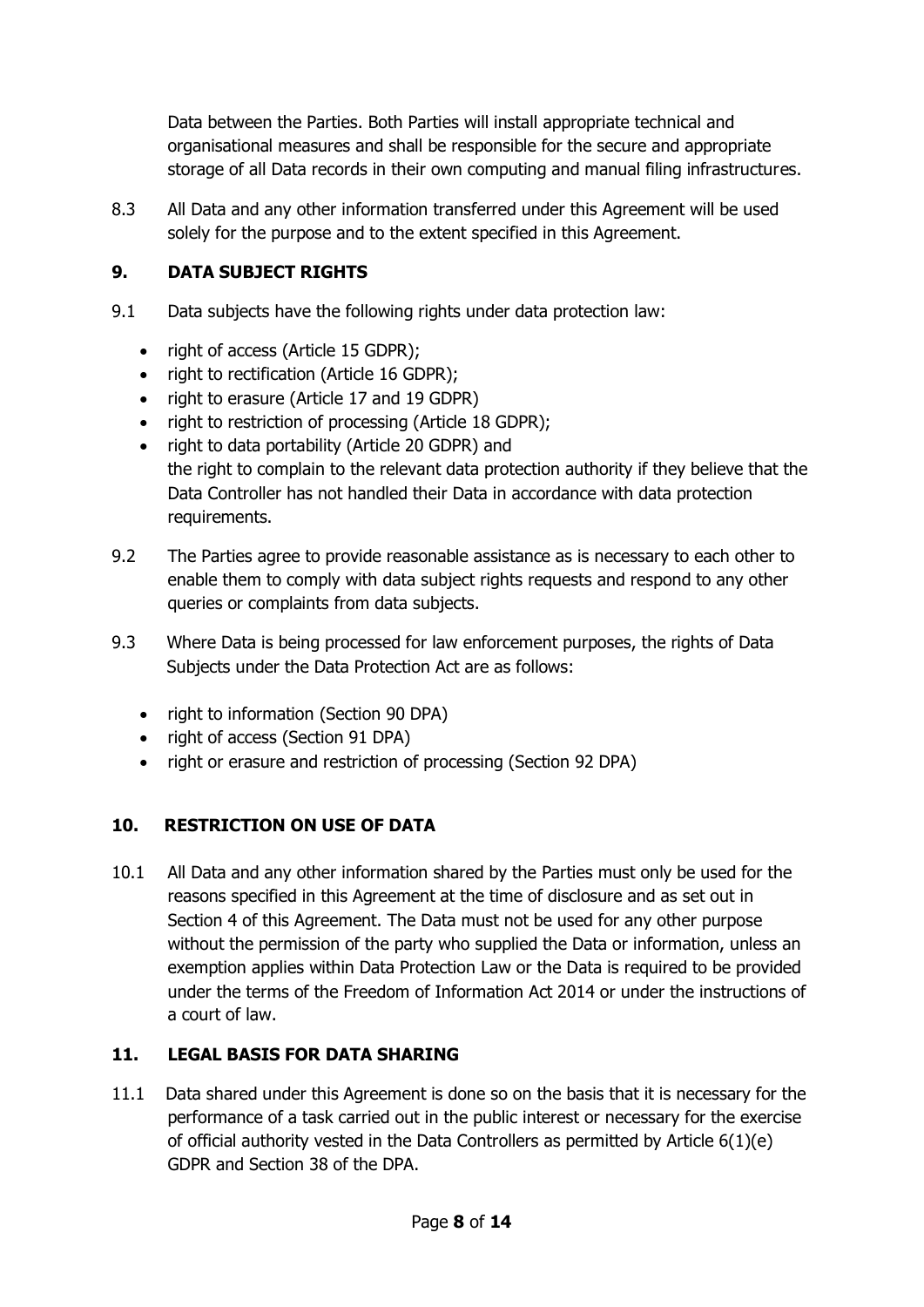- 11.2 Article 9(2)(i) GDPR and Section 53 of the DPA also permits the processing of healthcare Data which is "special category data" under the GDPR, where necessary for public interest reasons in the area of public health, which includes ensuring high standards of quality and safety in healthcare.
- 11.3 Data may also be shared by the Parties under this Agreement on the basis of Article  $6(1)(d)$  where necessary and proportionate to protect the vital interests, or health and safety of persons.
- 11.4 Data may also be shared by the Parties under this Agreement on the basis of Article 6(1) (c) where processing is necessary for compliance with a legal obligation to which the Data Controller is subject.
- 11.5 Regulation 3(4) of the Medical Exposure Regulations enables HIQA to share Data with the EPA on the following basis: 'The Authority shall co-operate with the EPA in the carrying out of the Agency's functions under the Directive, in particular in relation to the withdrawal of authorisation, registration or licenses as appropriate, and may share data with the Agency for that purpose'.
- 11.6 The purpose of this processing is to enable the Parties to perform their functions under the following:

Ionising Radiation Regulations

Medical Exposure Regulations

The Health Act 2007 (as amended)

Radiological Protection Act 1991 (as amended)

Section 52 of the Environmental Protection Agency Act 1992 (as amended)

11.7 Certain Data shared pursuant to this Agreement may fall to be considered under Part 5 of the Data Protection Act, which transposes the Law Enforcement Directive into Irish Law. In this instance, the processing of Data for law enforcement purposes is lawful on the basis that it is required for the performance of a function of HIQA, and the function has a legal basis in law namely the Health Act 2007(as amended) and the Medical Exposure Regulations. When processing Data for law enforcement purposes, the Data Controller shall ensure it is compliant with the relevant provisions of Part 5 of the Data Protection Act.

# **12. DATA SECURITY BREACHES**

- 12.1 The Parties shall have in place their own guidance and policy that must be followed in the event of a Data Security Breach.
- 12.2 The Parties shall appoint a single point of contact (SPoC) for Data Security Breaches who shall: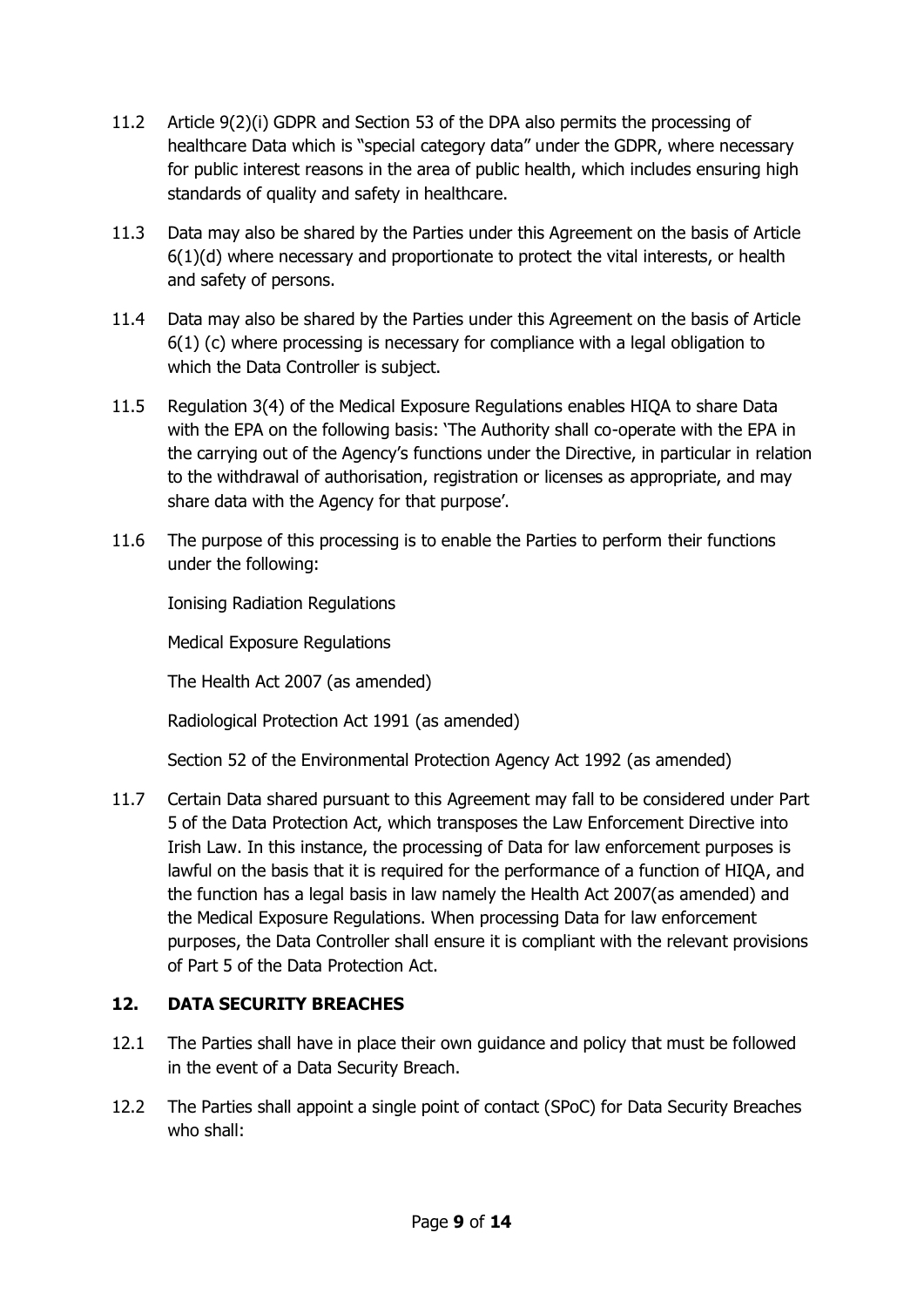- a) maintain records in relation to Data protection requests, decisions made and information exchanged
- b) maintain records of any Data breach
- c) notify each other of the breach within 24 hours of its discovery
- d) inform the Data Protection Commission when a breach has occurred

The points of contact for each of the Parties are:

## **HIQA SPoC**

The person holding the position of Data Protection Officer

Currently: Lydia Buckley

Unit 1301, City Gate, Mahon, Cork, Ireland.

021-4547722/0858709023

[dpo@hiqa.ie](mailto:infogovernance@hiqa.ie)

#### **EPA (SPoC)**

Currently: Tom O' Reilly

Data Protection Officer

PO Box 3000, Johnstown Castle Estate, County Wexford, Y35 W821, Ireland.

053-9160630

[dpo@epa.ie](mailto:dpo@epa.ie)

- 12.3 The Parties agree to notify any potential or actual loss of Data to each SPoC as soon as possible to enable the Parties to consider what action is required to resolve the issue in accordance with the Data Protection Laws and guidance.
- 12.4 The Parties agree to provide reasonable assistance as is necessary to each other to facilitate the handling of any Data Security Breach in an expeditious and compliant manner.

### **13. LIABILITY**

13.1 Each Party shall be responsible and liable for its own acts and omissions and there shall be no joint or several liability between the parties.

To the extent that either Party has any liability to the other Party in contract, tort (including negligence), or otherwise under or in connection with this Agreement, including any liability for breach of warranty, that Party's liability shall be limited in accordance with the following provisions of this Clause.

(a) In no circumstances shall either Party be liable for any loss, damage, costs or expenses of any nature whatsoever incurred or suffered by the other Party that is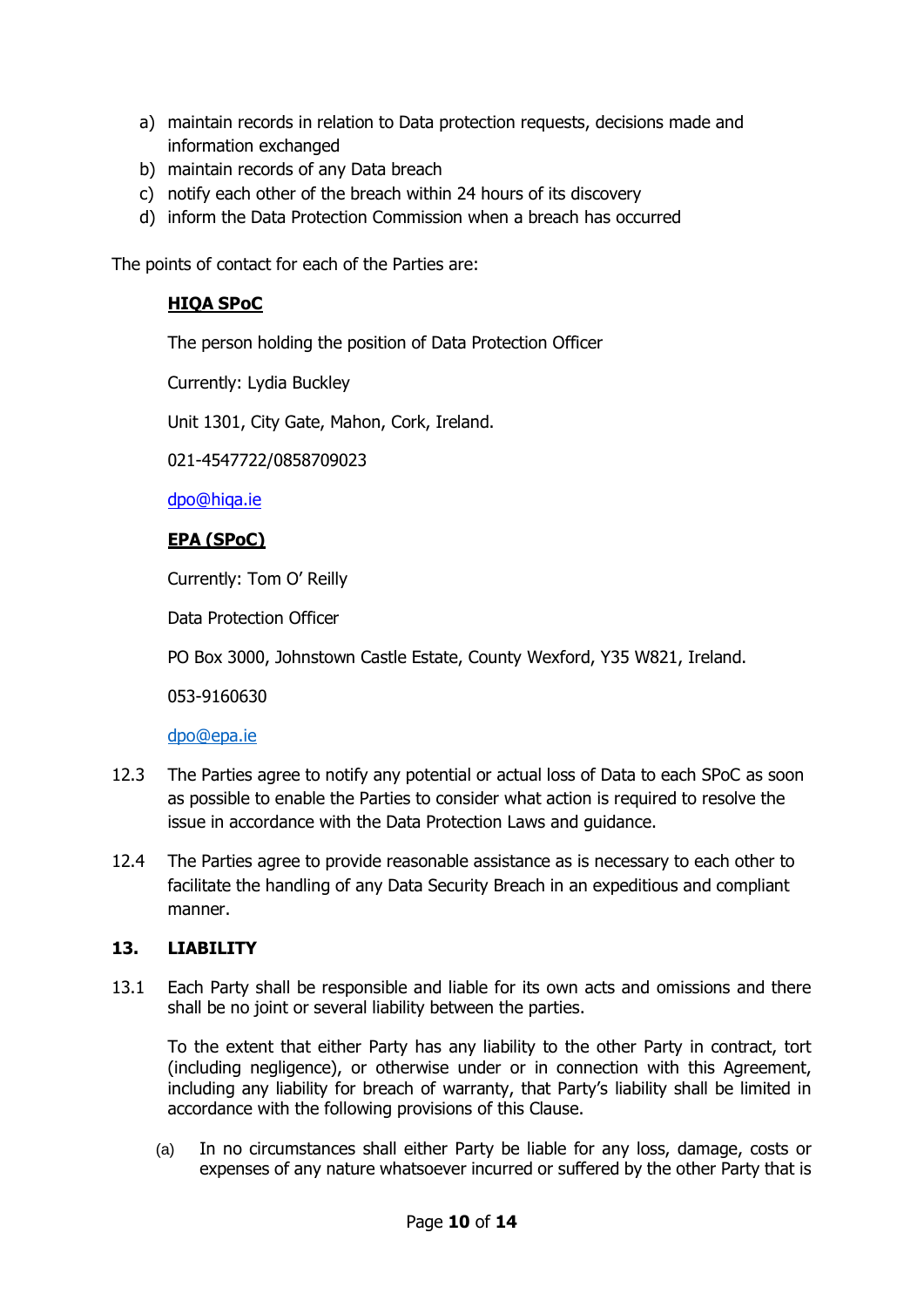(i) of an indirect, special or consequential nature; or (ii) any loss of profits, revenue, business opportunity or goodwill.

(b) Nothing in this Agreement excludes or limits any Party's liability for death or personal injury caused by that Party's negligence, for fraud or fraudulent misrepresentation or for any other liability to the extent it cannot be excluded or limited under applicable law.

## **14. GOVERNING LAW**

14.1 This Agreement will be governed by and construed in accordance with the laws of Ireland, and the Parties submit to the exclusive jurisdiction of the Irish courts for all purposes connected with this Agreement, including the enforcement of any award or judgement made under or in connection with it.

# **15. SEVERANCE AND UNENFORCEABILITY**

- 15.1 If any provision, or part thereof, of this Agreement shall be, or is found by any authority, administrative body or court of competent jurisdiction to be, invalid, unenforceable or illegal, such invalidity, unenforceability or illegality shall not affect the other provisions, or parts thereof of this Agreement, and of which shall remain in full force and effect.
- 15.2 If any invalid, unenforceable or illegal provision, or part thereof, would be valid, enforceable or legal if some part were deleted, the provision, or part thereof, will apply with whatever modification is necessary to give effect to the intention of the Parties as appears from the terms of this Agreement.

# **16. TERMINATION**

16.1 This Agreement shall remain in force from the commencement date unless it is superseded by the provisions of a further written Agreement concluded between the Parties or is terminated by either party by notice in writing of one month to the other party.

# **17. EXECUTION**

17.1 This DSA may be executed in two or more counterparts, each of which shall be deemed to be an original, but all of which together shall constitute one and the same instrument. The Parties have the option to execute the Agreement by means of a simple electronic signature which shall be considered as an original signature and shall have the same validity, enforceability and permissibility as the original signature for the purpose of this Agreement.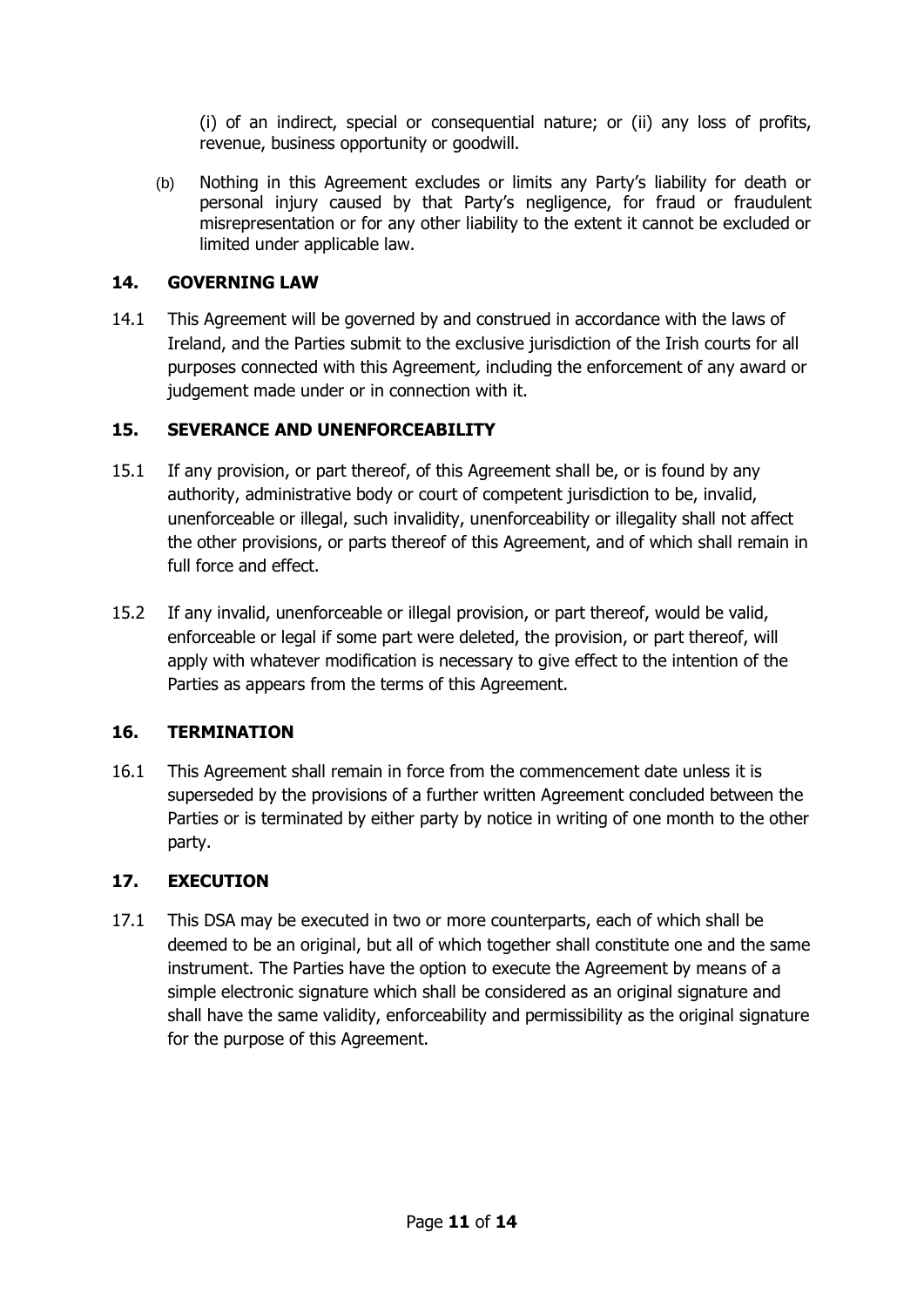# **SCHEDULE 1**

## **RESPONSIBILITIES OF PARTIES WHEN SHARING DATA**

In consideration of the Parties sharing Data with each other, the Parties agree as follows:

- 1. The Parties shall request Data that is adequate and not excessive to the purpose of this Agreement as set out in Section 4.3.
- 2. The Parties shall ensure that they process the shared Data fairly and lawfully in accordance with and during the term of this Agreement.
- 3. The Data will be retained by the Parties for no longer than is necessary.
- 4. The Parties agree to keep the Data secure and confidential.
- 5. To ensure Data is adequately safeguarded, the Parties agree that any third party processing will be governed by a contract appointing the third party as Data Processor and shall be in accordance with Section 5.4 of this Agreement and Article 28 of the GDPR. Any third party processing contract will stipulate the following:
	- The conditions under which Data may be processed including but not limited to compliance of the Data Processor with Data Protection Law and any guidance issued by the Data Protection Commission
	- The minimum security measures that the Data Processor must have in place
	- A provision to enable the Data Controller to ensure that the Data Processor is compliant with the terms of the contract in relation to access and security of Data.
- 6. The Parties will ensure the security of all Data stored on all fixed and mobile devices, including desktop computers, servers and mobile computer devices (i.e. laptops, notes, tablets, personal data assistants, Blackberry enabled devices, iPads, iPhones and other smart type devices etc) and removal storage devices (i.e. CD, DVD, portable hard drives, USB memory keys, Diskettes, ZIP disks, Magnetic tapes etc).
- 7. The Parties will ensure that non-electronic Data is managed, stored and destroyed securely.
- 8. The Parties agree to implement appropriate technical and organisational measures to protect against unauthorised access, accidental loss, destruction, damage, alteration or disclosure of Data.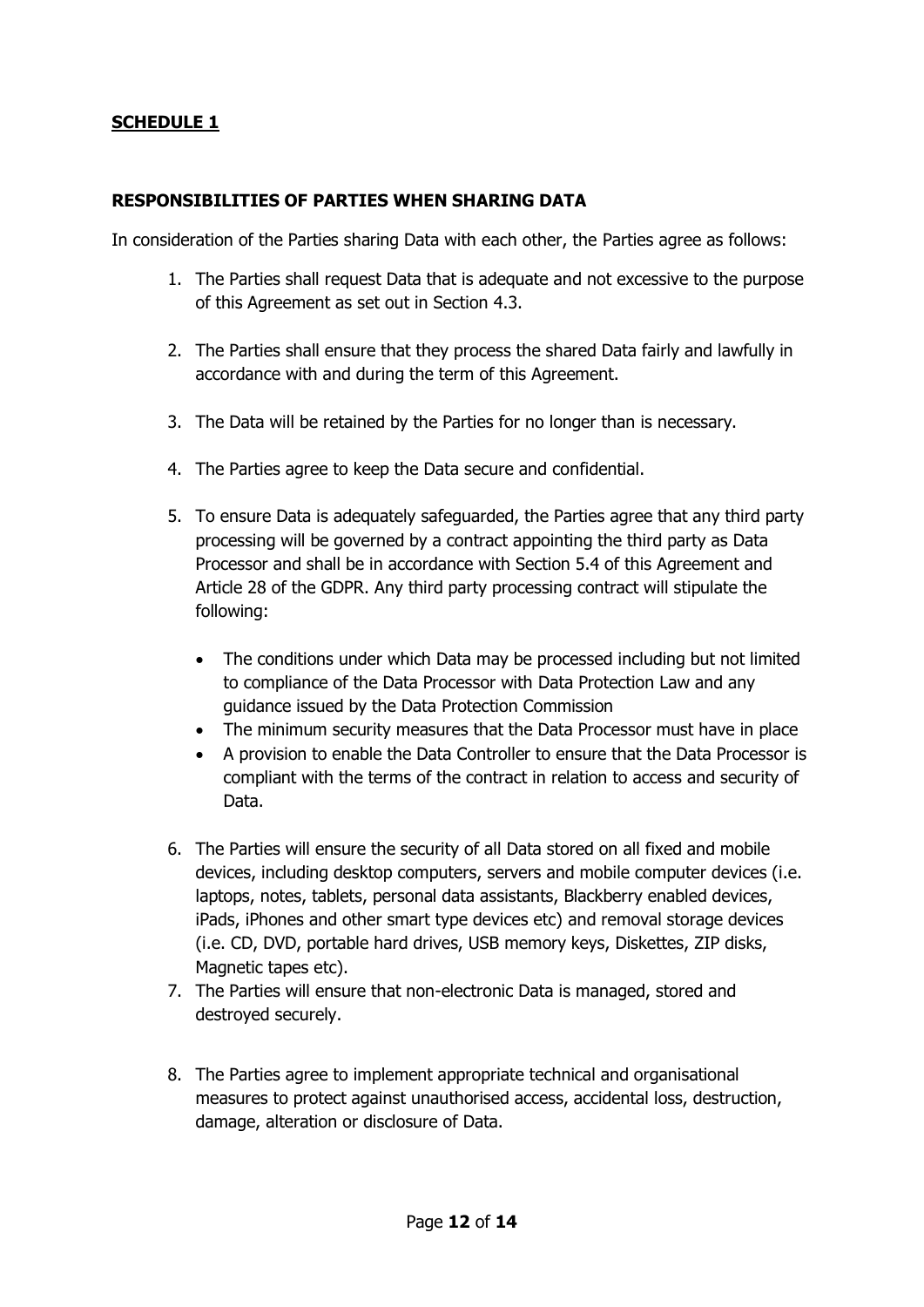- 9. The Parties will ensure that all relevant staff are appropriately trained to handle and process shared Data in accordance with the technical and organisational measures in their own computing and manual filing infrastructures. The Parties shall ensure that all relevant staff are aware and act in compliance with this Agreement and this will be supported by the implementation of appropriate policies and procedures.
- 10. The Parties agree not to transfer any Data outside the European Union except in accordance with the conditions laid down in Article 44 of the GDPR
- 11. The Parties will ensure that all Data (irrespective of the format that the data is held, i.e. paper, electronic or otherwise) that is no longer necessary, is deleted and disposed of in a secure manner.
- 12. The Parties agree to comply with the provisions of Section 12 of this Agreement in the event of any accidental or unauthorised Data Security Breach.
- 13. The Parties agree to comply with the Section 9 of this Agreement in the event of a data subject request.